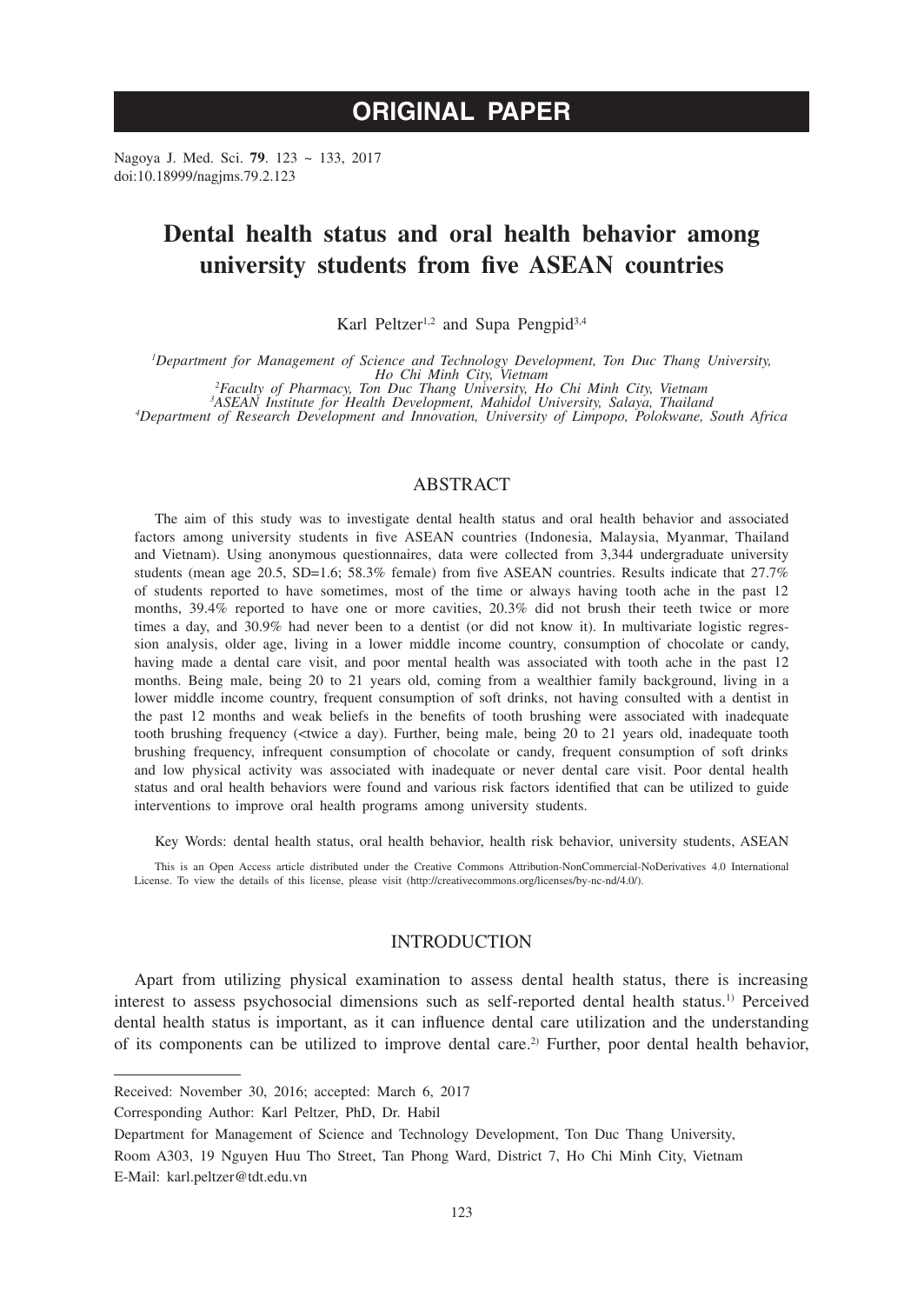diet and tobacco use are risk factors for periodontal disease.<sup>3,4)</sup> University students who are in a period of transition may be more vulnerable to take on personal responsibility for oral health behaviors and they will be future role models and leaders in their societies. Little information exists about factors associated with dental health status perception and oral health behavior among emerging adulthood, including university students, in Southeast Asian countries.<sup>2,5)</sup> Since such dental health status perceptions and oral health behavior are influenced by its sociocultural context, these may differ in ASEAN countries compared to other parts of the world.<sup>1,2)</sup>

In an adult population survey in Brazil the toothache prevalence was 17.7% in the past 6 months,<sup>6)</sup> and in another population survey the prevalence of toothache was  $18.0\%$ .<sup>7)</sup> In a study among university students in Saudi Arabia dental caries was self-reported at 57% prevalence among males and  $44\%$  among females.<sup>8)</sup> Factors associated with toothache and poor perceived oral health include sociodemographic variables such as being a woman, $6,7$  and low socioeconomic status,<sup>6,7)</sup> substance use such as current smoking and problem drinking,<sup>6,7)</sup> sleep disturbance,<sup>9)</sup> and the use of dental services in the last year was protective from toothache.<sup>7)</sup> Moreover, higher perceived stress was associated with higher caries experience,<sup>10)</sup> and the consumption of sugarcontaining snack intakes was associated with dental caries.<sup>11)</sup>

It is recommended to brush the teeth twice daily with fluoride toothpaste, flossing daily, limiting between meal snacking, avoid high sugar consumption and consume drinks without added sugar, and regular dental preventive care.<sup>12-15)</sup> In a recent survey among university students in 26 countries, 32.8% reported not brushing their teeth twice or more daily, and 33.9% rarely and  $24.3\%$  never went for a dental check-up.<sup>16)</sup> In a previous review, Peltzer and Pengpid<sup>16)</sup> identified the following factors with suboptimal tooth brushing among emerging adults: being male, lower socioeconomic status, poor oral health attitudes, substance use such as smoking and alcohol use, lack of exercises, inadequate fruit and/or vegetables consumption, frequent servings of chocolate, candy or chips per day, and poor mental health or psychological distress. Moreover, less than annual or no dental visits has been found to be associated with being male, lower socioeconomic status, younger age, poor oral health attitudes, infrequent tooth brushing, smoking and anticipation of painful treatment.<sup>16)</sup>

The aim of this study was to investigate dental health status and oral health behavior and associated factors among university students in five ASEAN countries (Indonesia, Malaysia, Myanmar, Thailand and Vietnam).

### **METHODS**

### *Sample and procedure*

This cross-sectional study is part of a larger investigation of a range of health behaviors in university students in ASEAN countries. The questionnaire utilized for data collection was developed in English, then translated and back-translated into the languages (Bahasa, Myanmar, Thai, and Vietnamese) of the participating countries. In each study country, undergraduate students were surveyed in classrooms selected through as stratified random sample procedure (one university department randomly selected from each faculty as a primary sampling unit, and for each selected department randomly ordered undergraduate courses). Informed consent was obtained from participating students, and the study was conducted in 2015. Participation rates were more than 90%, except for Indonesia 69% and Myanmar 73%. Ethics approvals were obtained from all participating institutions, Research Ethics Committee, Faculty of Medicine and Health Sciences, Universitas Muhammadiyah Yogyakarta; the University of Malaya Medical Ethics committee (MECID 201412-905), Malaysia; Research and Ethical Committee of University of Medicine 1,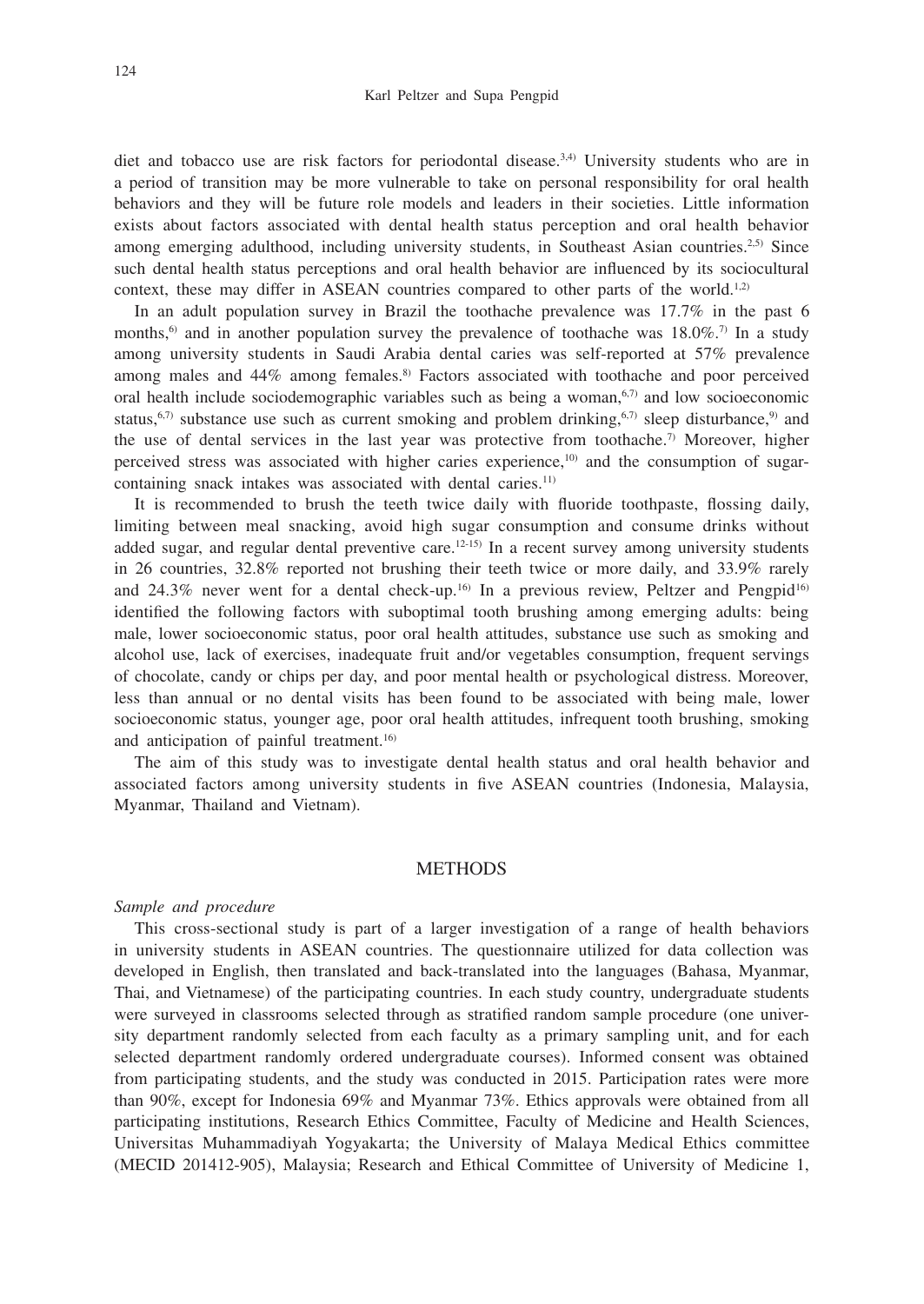Yangon, Myanmar; Office of the Committee for Research Ethics (Social Sciences), the Faculty of Social Sciences and Humanities, Mahidol University, Thailand (MU-SSIRB 2015/116(B2); and Committee of Research Ethics of Hanoi School of Public Health, Vietnam.

#### *Measures*

*Dental health status* was assessed with two questions, 1) "During the past 12 months, how often did you have a tooth ache or feel discomfort because of your teeth?" (Response options ranged from 1=never to 5=always), and 2) "How many cavities have you had in your permanent teeth?" (Response options ranged from 1= "0 cavities" to 5= "6 or more cavities" and 6="I do not know").<sup>17)</sup>

*Oral health behavior*. 1) "Do you brush your teeth?" 2) Do you use tooth picks?" Response options ranged from 1=twice or more a day to 4=seldom or never<sup>18,19</sup> and 3) "How frequently do you go for dental checkups?...Twice a year, once a year, rarely and never."18)

*Oral health beliefs* in the importance of brushing teeth regularly were assessed with one question. The response option ranged from  $1=$  of very low importance to  $10=$  of very high importance.<sup>19)</sup>

*Dietary behaviour*. Consumption of chocolate or candy and sugared coffee or tea were assessed on a 6-point scale, ranging from 1=more than once a day to  $6$ =never,<sup>18)</sup> times per day usually drink carbonated soft drinks in the past 30 days (1= None to 7= 5 or more times per day),<sup>17)</sup> and frequency of between-meal snacks.<sup>19)</sup>

*Fruit and vegetable (FV) consumption* was assessed with two questions, ''How many servings of fruit do you eat on a typical day?'' and ''How many servings of vegetables do you eat on a typical day?" (One standard serving =  $80 \text{ g}$ ).<sup>20)</sup> Insufficient fruit and vegetable consumption was defined as less than five servings of fruits and/or vegetables a day.<sup>20)</sup>

## *Mental health*

*Centres for Epidemiologic Studies Depression Scale (CES-D)*. We assessed depressive symptoms using the 10-item version of the CES-D.<sup>21)</sup> Scoring is classified with 15 representing severe depressive symptoms.<sup>21)</sup> The Cronbach alpha reliability coefficient of this 10-item scale was 0.74 in this study.

*Post traumatic stress disorder (PTSD)*. Breslau's 7-item screener was used to identify PTSD symptoms in the past month.<sup>22)</sup> Participants who answered affirmatively to at least four of the questions were considered to have a positive screen for PTSD.22) The Cronbach alpha of this scale was 0.75 in this study.

*Sleeping problems*. The prevalence of nocturnal sleeping problems was estimated based on the question: "Overall in the last 30 days, how much of a problem did you have with sleeping, such as falling asleep, waking up frequently during the night, or waking up too early in the morning?" Response options ranged from 1 (none) to 5 (extreme/cannot do). Sleeping problems were defined by the response to this question with 'severe' or 'extreme/cannot do'.<sup>23)</sup>

*Tobacco use* was assessed with the question: "Do you currently use one or more of the following tobacco products (cigarettes, snuff, chewing tobacco, cigars, etc.)?" Response options were "yes" or "no".<sup>24)</sup>

*Past month binge drinking* was assessed with one item of the "Alcohol Use Disorder Identification Test".25)

*Physical activity* was assessed using the self-administered International Physical Activity Questionnaire (IPAQ) short version, for the last 7 days (IPAQ-S7S).26) We used the instructions given in the IPAQ manual for reliability and validity, which is detailed elsewhere.<sup>26</sup> We categorized physical activity (short form) according to the official IPAQ scoring protocol<sup>27)</sup> as low, moderate and high.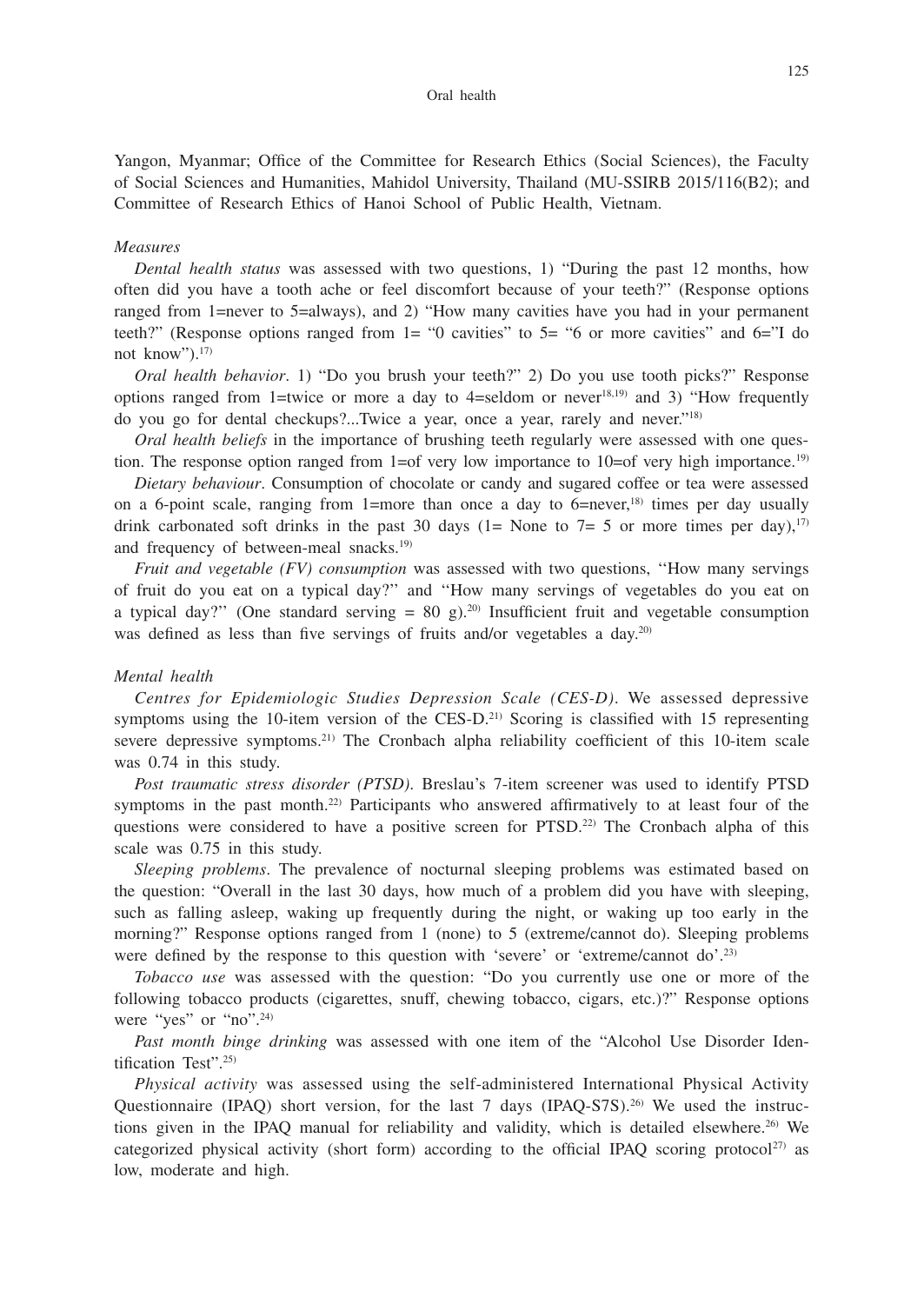*Socio-demographic* questions included age, gender, and subjective socioeconomic background).19)

#### *Data analysis*

Data were analyzed using the SPSS software package (PASW Statistics 24, IBM Company, Armonk, NY, USA, 2013). Descriptive statistics were used to describe the data.

Multivariate logistic regression was used to obtain adjusted odds ratios (AOR) and associated 95% confidence intervals to assess the association of sociodemographic variables, oral behavior and attitudes, poor mental health, substance use and low physical activity with the outcome variables (dental health status=sometimes/most of the time/always having toothache in the past 12 months and having one or more cavities and oral health behavior=<twice daily tooth brushing and less than annual dental attendance). All variables which were found significant in the bivariate analyses were included in the multivariate model.  $p < 0.05$  was considered significant. Variance inflation factor (VIF) and tolerance values for each model indicate multicollinearity was not a concern in any of the multivariate analyses.

## **RESULTS**

#### *Sample characteristics*

The total sample included 3,344 undergraduate university students (mean age 20.5, SD=1.6; 58.3% female) from five ASEAN countries. The sample size ranged from 231 in Indonesia to 1,023 in Malaysia. Overall, 27.7% of students reported to have sometimes, most of the time or always having tooth ache in the past 12 months, 39.4% reported to have one or more cavities, 20.3% did not brush their teeth twice or more times a day, 89.5% did not use tooth picks twice or more times a day, 30.9% had never been to a dentist (or did not know it), and 31.3% low health benefits beliefs of tooth brushing. There were country differences in terms of dental health status, behavior and attitudes. The prevalence of toothache was the highest in Vietnam (43.0%) and Indonesia (39.8%) and the lowest in Thailand (10.7%). Regarding the prevalence of having cavities, this was the highest in Indonesia  $(64.5\%)$  and the lowest in Malaysia  $(25.0\%)$ ; although in Malaysia many students reported not knowing about their cavities. Inadequate tooth brushing ( $\lt$ twice a day) was the highest in Myanmar (51.8%) and the lowest in Indonesia (3.8%) and Thailand (6.8%), and the use of tooth picks (once or more times a day) was the highest in Thailand  $(32.1\%)$  and the lowest in Myanmar  $(11.7\%)$ . Less than two percent of students from Myanmar had attended dental care in the previous 12 months, while more than 45% of students from Indonesia, Thailand and Vietnam had made a dental visit in the past 12 months. The beliefs in high benefits in tooth brushing was the highest among students from Thailand (82.4%) and the lowest in Myanmar (34.6%) (Table 1).

## *Associations with oral health status*

In multivariate logistic regression analysis, older age, living in a lower middle income country, frequent consumption of chocolate or candy, having made a dental care visit, and poor mental health (PTSD symptoms) was associated with tooth ache in the past 12 months. In terms of having cavities, being female, living in a lower middle income country, having snacks frequently, having had a dental care visit and having PTSD symptoms increased the odds of having one or more cavities (Table 2).

#### *Associations with oral health behavior*

Based on multivariate analysis with dental health behavior, being male, being 20 to 21 years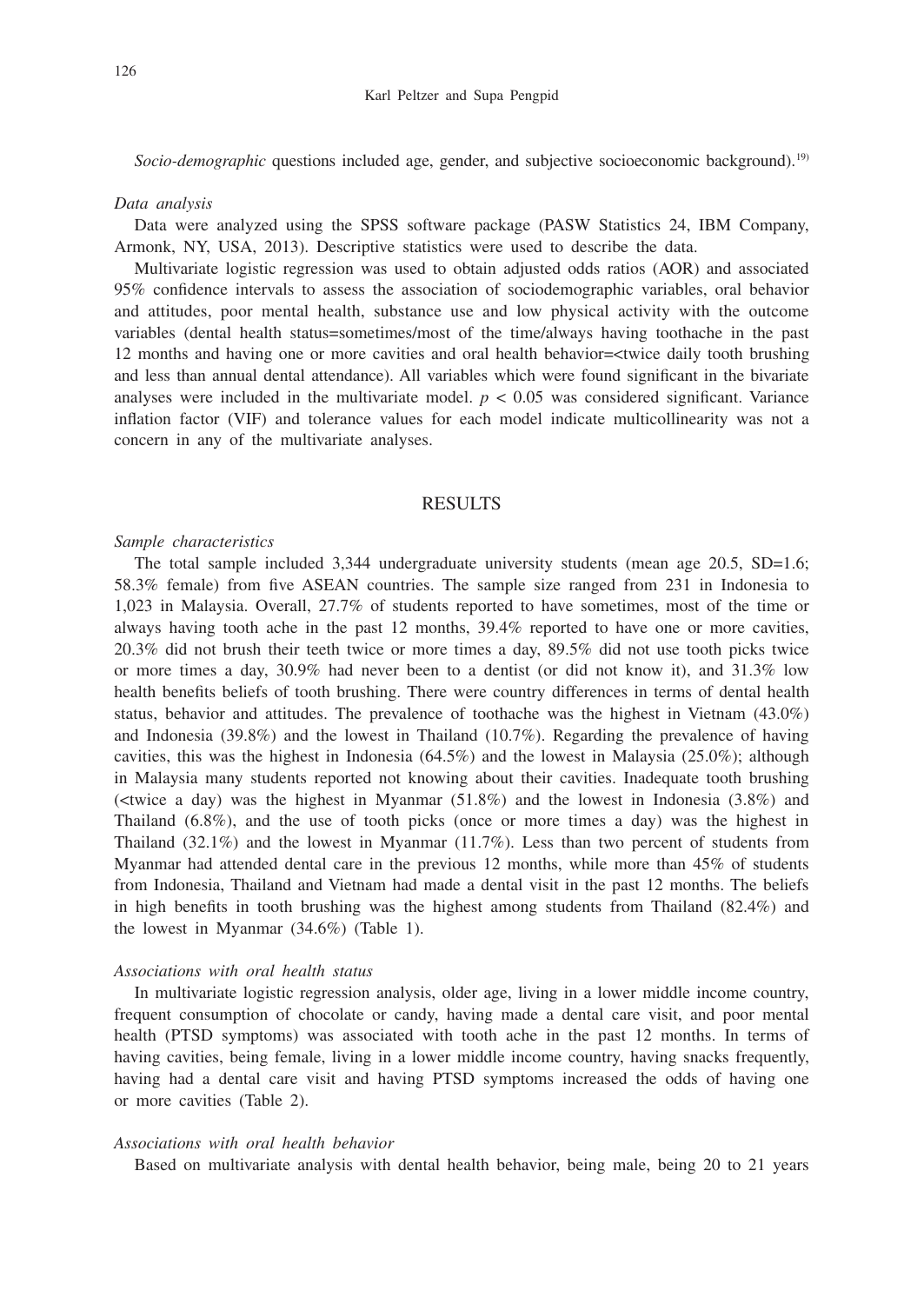old, coming from a wealthier family background, living in a lower middle income country, frequent consumption of soft drinks, not having consulted with a dentist in the past 12 months and weak beliefs in the benefits of tooth brushing were associated with inadequate tooth brushing frequency (<twice a day). Further, based on multivariate analysis, being male, being 20 to 21 years old, inadequate tooth brushing frequency, infrequent consumption of chocolate or candy, frequent consumption of soft drinks and low physical activity was associated with inadequate or never dental care visit (Table 3).

| Variable                                                                                                                                            | Indonesia <sup>1</sup><br>$(N=231)$<br>N $(\% )$ | Malaysia <sup>2</sup><br>$(N=1023)$<br>N $(\% )$ | Myanmar <sup>1</sup><br>$(N=482)$<br>N $(\%)$ | Thailand <sup>2</sup><br>$(N=791)$<br>N(%) | $V$ ietnam <sup>1</sup><br>$(N=817)$<br>N $(\% )$ | All<br>$(N=3,344)$<br>N $(\%)$ |
|-----------------------------------------------------------------------------------------------------------------------------------------------------|--------------------------------------------------|--------------------------------------------------|-----------------------------------------------|--------------------------------------------|---------------------------------------------------|--------------------------------|
| <b>Toothache</b>                                                                                                                                    |                                                  |                                                  |                                               |                                            |                                                   |                                |
| Never                                                                                                                                               | 74 (32.0)                                        | 322 (31.5)                                       | 182 (37.8)                                    | 424 (53.6)                                 | 158 (19.3)                                        | 1,160 (34.7)                   |
| Rarely                                                                                                                                              | 65(28.1)                                         | 443 (43.3)                                       | 161(33.4)                                     | 282 (35.7)                                 | 308 (37.7)                                        | $1,259$ $(37.6)$               |
| Sometimes/most of the time/always                                                                                                                   | 92 (39.8)                                        | 258 (25.2)                                       | 139 (28.8)                                    | 85 (10.7)                                  | 351 (43.0)                                        | 925 (27.7)                     |
| <b>Cavities</b>                                                                                                                                     |                                                  |                                                  |                                               |                                            |                                                   |                                |
| None                                                                                                                                                | 75(32.5)                                         | 302(29.5)                                        | 267(55.6)                                     | 187 (23.9)                                 | 312 (38.2)                                        | 1,143(34.3)                    |
| 1 or more                                                                                                                                           | 149 (64.5)                                       | 256 (25.0)                                       | 155(32.3)                                     | 368 (47.0)                                 | 384 (47.0)                                        | 1,312 (39.4)                   |
| Do not know                                                                                                                                         | 7(3.0)                                           | 465 (45.5)                                       | 58 (12.1)                                     | 228 (29.1)                                 | 121 (14.8)                                        | 879 (26.4)                     |
| <b>Tooth brushing</b>                                                                                                                               |                                                  |                                                  |                                               |                                            |                                                   |                                |
| <once a="" day<="" td=""><td>7(3.0)</td><td>4(0.4)</td><td>8(1.7)</td><td>6(0.8)</td><td>12(1.5)</td><td>37(1.1)</td></once>                        | 7(3.0)                                           | 4(0.4)                                           | 8(1.7)                                        | 6(0.8)                                     | 12(1.5)                                           | 37(1.1)                        |
| Once a day                                                                                                                                          | 4(1.7)                                           | 168 (16.4)                                       | 241(50.1)                                     | 48(6.1)                                    | 181 (22.2)                                        | 642 (19.2)                     |
| Twice or more a day                                                                                                                                 | 220 (95.2)                                       | 851 (83.2)                                       | 232 (48.2)                                    | 736 (93.2)                                 | 623 (76.3)                                        | 2,662 (79.7)                   |
| Use of tooth picks                                                                                                                                  |                                                  |                                                  |                                               |                                            |                                                   |                                |
| <once a="" day<="" td=""><td>199 (86.1)</td><td>832 (81.3)</td><td>420 (88.2)</td><td>537 (67.9)</td><td>622(76.1)</td><td>2,610 (78.2)</td></once> | 199 (86.1)                                       | 832 (81.3)                                       | 420 (88.2)                                    | 537 (67.9)                                 | 622(76.1)                                         | 2,610 (78.2)                   |
| Once a day                                                                                                                                          | 26(11.3)                                         | 91 (8.9)                                         | 42(8.8)                                       | 131 (16.6)                                 | 86 (10.5)                                         | 376 (11.3)                     |
| Twice or more a day                                                                                                                                 | 6(2.6)                                           | 100(9.8)                                         | 14(2.9)                                       | 123(15.5)                                  | 109(13.3)                                         | 352 (10.5)                     |
| Dental visit                                                                                                                                        |                                                  |                                                  |                                               |                                            |                                                   |                                |
| Never/do not know                                                                                                                                   | 67(29.0)                                         | 263 (25.7)                                       | 237 (49.8)                                    | 232 (29.4)                                 | 231 (28.3)                                        | 1,030(30.9)                    |
| $>1$ year ago                                                                                                                                       | 46 (19.9)                                        | 395 (38.6)                                       | 231 (48.5)                                    | 191 (24.2)                                 | 198 (24.3)                                        | 1,061(31.8)                    |
| $\leq 1$ year                                                                                                                                       | 118(51.1)                                        | 365 (35.7)                                       | 8(1.7)                                        | 367 (46.5)                                 | 386 (47.4)                                        | 1,244(37.3)                    |
| Benefits of tooth brushing                                                                                                                          |                                                  |                                                  |                                               |                                            |                                                   |                                |
| Low                                                                                                                                                 | 83 (35.9)                                        | 341 (33.3)                                       | 231 (47.9)                                    | 97 (12.3)                                  | 295(36.1)                                         | 1,047(31.3)                    |
| Medium                                                                                                                                              | 30(13.0)                                         | 187 (18.3)                                       | 84 (17.4)                                     | 42(5.3)                                    | 186 (22.8)                                        | 529 (15.8)                     |
| High                                                                                                                                                | 118(51.1)                                        | 495 (48.4)                                       | 167(34.6)                                     | 652 (82.4)                                 | 336 (41.1)                                        | 1,768 (52.9)                   |

**Table 1** Dental health status, behavior and attitude

<sup>1</sup> Lower middle income country; <sup>2</sup> Upper middle income country.<sup>28)</sup>

| Variables $(\% )$           |                                | Toothache                 | Cavities                  |                           |  |
|-----------------------------|--------------------------------|---------------------------|---------------------------|---------------------------|--|
| Socio-demographic variables | $COR$ (95% CI)<br>AOR (95% CI) |                           | COR (95% CI)              | AOR (95% CI)              |  |
| Gender                      |                                |                           |                           |                           |  |
| Female (62.8%)              | 1 (Reference)                  |                           | 1 (Reference)             | 1 (Reference)             |  |
| Male (37.2%)                | 0.95(0.81, 1.11)               |                           | $0.62$ $(0.54, 0.72)$ *** | $0.65$ $(0.55, 0.76)$ *** |  |
| Age in years                |                                |                           |                           |                           |  |
| $18-19(29.5\%)$             | 1 (Reference)                  | 1 (Reference)             | 1 (Reference)             | 1 (Reference)             |  |
| $20 - 21$ $(44.6\%)$        | $1.26$ $(1.05, 153)^*$         | 1.15(0.94, 1.41)          | $0.81$ $(0.69, 0.96)^*$   | $0.86$ $(0.72, 1.02)$     |  |
| $22 - 30$ $(25.8\%)$        | $2.02$ $(1.64, 2.47)$ ***      | $1.68$ $(1.35, 2.09)$ *** | $0.96$ $(0.80, 1.16)$     | 0.94(0.77, 1.15)          |  |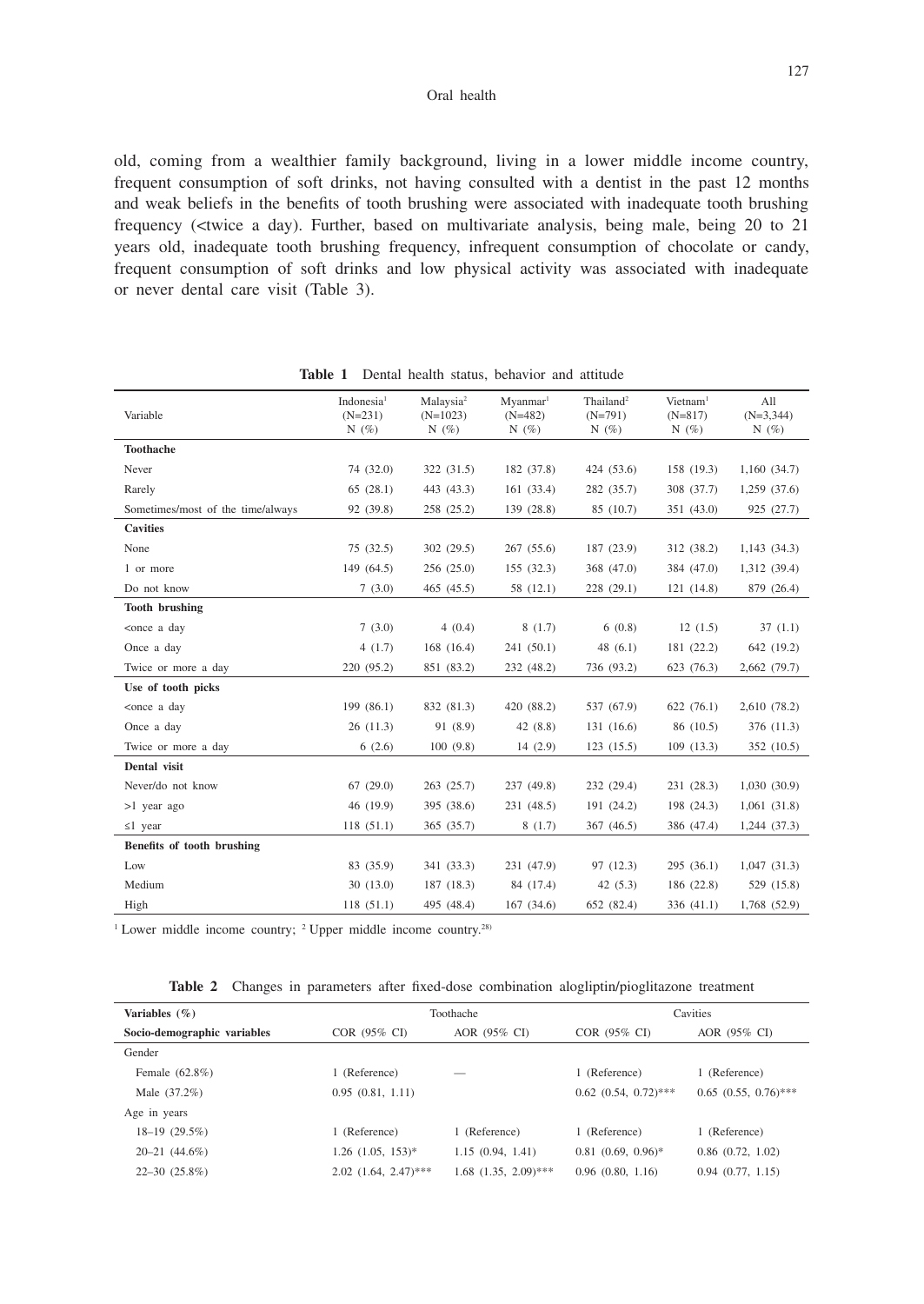| Wealth                                             |                           |                           |                           |                           |
|----------------------------------------------------|---------------------------|---------------------------|---------------------------|---------------------------|
| Wealthy/ Quite well off (33.1%)                    | 1 (Reference)             |                           | 1 (Reference)             | 1 (Reference)             |
| Not well off/Poor (66.9%)                          | 0.95(0.81, 1.11)          |                           | $0.83$ $(0.72, 0.97)^*$   | $0.92$ $(0.79, 1.08)$     |
| Country income                                     |                           |                           |                           |                           |
| Upper middle income $(45.8\%)$                     | 1 (Reference)             | 1 (Reference)             | 1 (Reference)             | 1 (Reference)             |
| Lower middle income $(54.2\%)$                     | $2.63$ $(2.25, 3.08)$ *** | $2.56$ $(2.17, 3.02)$ *** | $1.55$ $(1.35, 1.78)$ *** | $2.01$ $(1.72, 2.35)$ *** |
| Dental behavior and attitudes Tooth brushing       |                           |                           |                           |                           |
| Twice or more/day                                  | 1 (Reference)             | 1 (Reference)             | 1 (Reference)             |                           |
| ≤Twice or more/day                                 | $1.08$ $(0.90, 1.30)$     |                           | $0.79$ $(0.66, 0.94)$ **  | $0.86$ $(0.71, 1.04)$     |
| Use of tooth picks                                 |                           |                           |                           |                           |
| Twice or more/day                                  | 1 (Reference)             |                           | 1 (Reference)             |                           |
| ≤Twice or more/day                                 | $0.93$ $(0.73, 1.18)$     |                           | 0.90(0.72, 1.13)          |                           |
| Dental visit                                       |                           |                           |                           |                           |
| In the past 12 months                              | 1 (Reference)             | 1 (Reference)             | 1 (Reference)             | 1 (Reference)             |
| Not in the past 12 months or never                 | $0.77$ $(0.66, 0.89)$ *** | $0.75$ $(0.64, 0.89)$ *** | $0.52$ $(0.45, 0.60)$ *** | $0.53$ $(0.46, 0.62)$ *** |
| Beliefs in importance of regular tooth<br>brushing |                           |                           |                           |                           |
| Low                                                | 1 (Reference)             | 1 (Reference)             | 1 (Reference)             |                           |
| Medium                                             | $0.92$ $(0.73, 1.16)$     | $0.87$ $(0.69, 1.11)$     | $1.08$ $(0.87, 1.33)$     |                           |
| High                                               | $0.70$ $(0.56, 0.82)$ *** | $0.83$ $(0.71, 1.03)$     | 1.12(0.96, 1.32)          |                           |
| Dietary behaviour                                  |                           |                           |                           |                           |
| Between-meal snacks                                |                           |                           |                           |                           |
| $\langle$ Twice/day (50.3%)                        | 1 (Reference)             |                           | 1 (Reference)             | 1 (Reference)             |
| Twice or more/day (49.7%)                          | $0.87$ $(0.75, 1.02)$     |                           | $1.16$ $(1.01, 1.34)$ *   | $1.21$ $(1.04, 1.41)^*$   |
| Consumption of chocolate or candy                  |                           |                           |                           |                           |
| Rarely or never $(15.1\%)$                         | 1 (Reference)             | 1 (Reference)             | 1 (Reference)             | 1 (Reference)             |
| 1–6 times/week (42.3%)                             | 1.11(0.94, 1.31)          | $1.05$ $(0.88, 1.26)$     | 1.09(0.93, 1.26)          | 1.04(0.89, 1.21)          |
| 1 or more times/day $(42.6\%)$                     | $1.50$ $(1.20, 1.86)$ *** | $1.43$ $(1.13, 1.81)$ **  | $1.24$ $(1.00, 1.52)$ *   | $1.07$ $(0.86, 1.33)$     |
| Consumption of sugared coffee or tea               |                           |                           |                           |                           |
| Rarely or never $(18.3%)$                          | 1 (Reference)             | 1 (Reference)             | 1 (Reference)             |                           |
| 1–6 times/week $(38.0\%)$                          | $0.85$ $(0.72, 1.01)$     | $0.92$ $(0.77, 1.11)$     | $0.92$ $(0.79, 1.07)$     |                           |
| 1 or more times/day $(43.7%)$                      | $0.76$ $(0.61, 0.94)$ *   | 0.80(0.63, 1.01)          | $0.83$ $(0.68, 1.01)$     |                           |
| Consumption of soft drinks                         |                           |                           |                           |                           |
| <once <math="" day="">(65.2\%)</once>              | 1 (Reference)             | 1 (Reference)             | 1 (Reference)             |                           |
| Once or more/day (34.8%)                           | $0.80$ $(0.68, 0.94)$ **  | $0.86$ $(0.72, 1.03)$     | 1.00(0.86, 1.15)          |                           |
| Fruit and Vegetables                               |                           |                           |                           |                           |
| 5 or more servings/day (25.1%)                     | 1 (Reference)             |                           | 1 (Reference)             |                           |
| $<$ 5 servings/day) (74.9%)                        | $1.12 \ (0.93, 1.35)$     |                           | 1.09(0.92, 1.30)          |                           |
| Poor mental health                                 |                           |                           |                           |                           |
| Depression symptoms                                |                           |                           |                           |                           |
| $<$ 15 score (89.5%)                               | 1 (Reference)             |                           | 1 (Reference)             |                           |
| $\geq$ 15 score; severe (10.5%)                    | 1.10(0.86, 1.41)          |                           | 10.98 (0.78, 1.23)        |                           |
| PTSD symptoms                                      |                           |                           |                           |                           |
| $<$ 4 (75.7%)                                      | 1 (Reference)             | 1 (Reference)             | 1 (Reference)             | 1 (Reference)             |
| ≥4 $(24.3%)$                                       | $1.72$ $(1.45, 2.04)$ *** | $1.63$ $(1.37, 1.95)$ *** | $1.21$ $(1.03, 1.42)^*$   | $1.20$ $(1.01, 1.42)^*$   |
| Sleep problem                                      |                           |                           |                           |                           |
| None-moderate (95.4%)                              | 1 (Reference)             | 1 (Reference)             | 1 (Reference)             |                           |
| Severe/extreme) (4.6%)                             | $1.56$ $(1.11, 2.19)$ **  | 1.42(0.99, 2.03)          | 0.90(0.64, 1.25)          |                           |
| Substance use                                      |                           |                           |                           |                           |
| Tobacco use                                        |                           |                           |                           |                           |
| Not current $(97.7%)$                              | 1 (Reference)             |                           | 1 (Reference)             |                           |
| Current $(2.3\%)$                                  | $1.54$ $(0.96, 2.48)$     |                           | $1.19$ $(0.75, 1.88)$     |                           |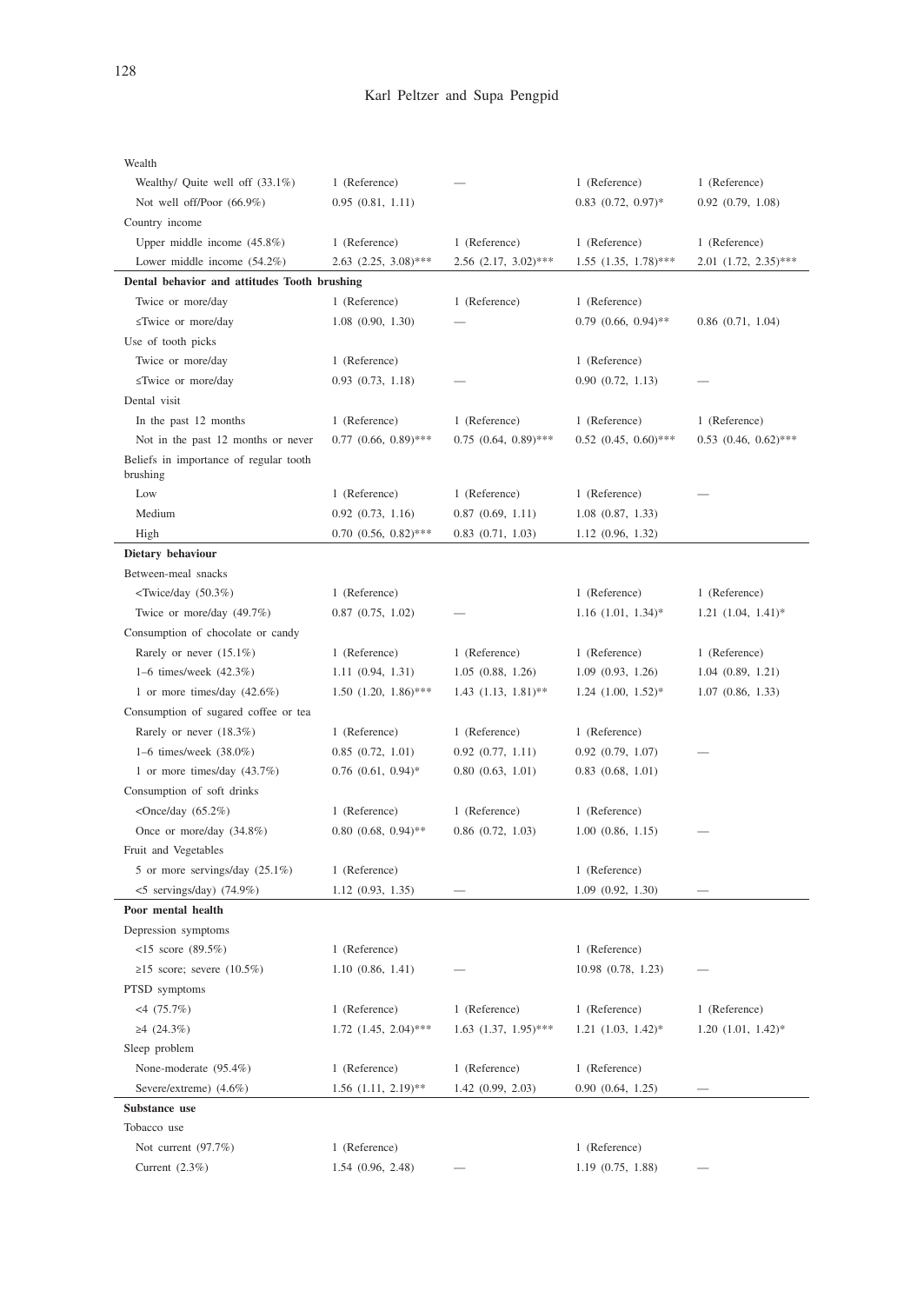| Binge drinking                  |                       |                          |                       |                          |
|---------------------------------|-----------------------|--------------------------|-----------------------|--------------------------|
| Not in the past month $(97.6%)$ | (Reference)           |                          | 1 (Reference)         |                          |
| In the past month $(2.4\%)$     | $0.66$ $(0.38, 1.15)$ | $\overline{\phantom{a}}$ | $1.56$ $(0.99, 2.14)$ | $\overline{\phantom{a}}$ |
| Physical activity               |                       |                          |                       |                          |
| Moderate or high (49.5%)        | (Reference)           |                          | 1 (Reference)         |                          |
| Low $(50.5\%)$                  | 0.87(0.74, 1.01)      | $\overline{\phantom{a}}$ | 0.97(0.84, 1.11)      | $\overline{\phantom{a}}$ |

COR=Crude Odds Ratio; AOR=Adjusted Odds Ratio; CI=Confidence Interval; \*\*\*P<0.001; \*\*P<0.01; \*P<0.05

| Variables (%)                                                                                          | Tooth brushing <twice daily<="" th=""><th colspan="3">Dental visits <yearly< th=""></yearly<></th></twice> |                           | Dental visits <yearly< th=""></yearly<> |                           |  |
|--------------------------------------------------------------------------------------------------------|------------------------------------------------------------------------------------------------------------|---------------------------|-----------------------------------------|---------------------------|--|
|                                                                                                        | COR (95% CI)                                                                                               | AOR (95% CI)              | COR (95% CI)                            | AOR (95% CI)              |  |
| Socio-demographic variables                                                                            |                                                                                                            |                           |                                         |                           |  |
| Gender                                                                                                 |                                                                                                            |                           |                                         |                           |  |
| Female (62.8%)                                                                                         | 1 (Reference)                                                                                              | 1 (Reference)             | 1 (Reference)                           | 1 (Reference)             |  |
| Male (37.2%)                                                                                           | $2.89$ $(2.43, 3.43)$ ***                                                                                  | $2.47$ $(2.02, 3.04)$ *** | $1.52$ $(1.31, 1.76)$ ***               | $1.40$ $(1.19, 1.65)$ *** |  |
| Age in years                                                                                           |                                                                                                            |                           |                                         |                           |  |
| $18 - 19$ (29.5%)                                                                                      | 1 (Reference)                                                                                              | 1 (Reference)             | 1 (Reference)                           | 1 (Reference)             |  |
| $20 - 21$ (44.6%)                                                                                      | $1.92$ $(1.55, 2.38)$ ***                                                                                  | $1.31$ $(1.02, 1.68)$ *   | $1.46$ $(1.24, 1.73)$ ***               | $1.34$ $(1.12, 1.60)$ *** |  |
| $22 - 30(25.8\%)$                                                                                      | $1.55$ $(1.21, 1.97)$ ***                                                                                  | 1.20(0.91, 1.58)          | 0.95(0.79, 1.14)                        | 0.97(0.79, 1.18)          |  |
| Wealth                                                                                                 |                                                                                                            |                           |                                         |                           |  |
| Wealthy/ Quite well off (33.1%)                                                                        | 1 (Reference)                                                                                              | 1 (Reference)             | 1 (Reference)                           |                           |  |
| Not well off/Poor (66.9%)                                                                              | $0.68$ $(0.56, 0.82)$ ***                                                                                  | $0.77$ $(0.62, 0.96)^*$   | $0.96$ $(0.82, 1.11)$                   |                           |  |
| Country income                                                                                         |                                                                                                            |                           |                                         |                           |  |
| Upper middle income $(45.8\%)$                                                                         | 1 (Reference)                                                                                              | 1 (Reference)             | 1 (Reference)                           | 1 (Reference)             |  |
| Lower middle income $(54.2\%)$                                                                         | $2.96$ $(2.48, 3.53)$ ***                                                                                  | $1.92$ $(1.56, 2.38)$ *** | $1.34$ $(1.16, 1.54)$ ***               | $1.08$ $(0.92, 1.27)$     |  |
| Dental behavior and attitudes                                                                          |                                                                                                            |                           |                                         |                           |  |
| Tooth brushing                                                                                         |                                                                                                            |                           |                                         |                           |  |
| Twice or more/day                                                                                      |                                                                                                            |                           | 1 (Reference)                           | 1 (Reference)             |  |
| ≤Twice or more/day                                                                                     |                                                                                                            |                           | $2.44$ $(2.00, 2.97)$ ***               | $1.83$ $(1.48, 2.27)$ *** |  |
| Use of tooth picks                                                                                     |                                                                                                            |                           |                                         |                           |  |
| Twice or more/day                                                                                      | 1 (Reference)                                                                                              |                           | 1 (Reference)                           | 1 (Reference)             |  |
| ≤Twice or more/day                                                                                     | $1.34$ $(1.00, 1.80)$                                                                                      |                           | $1.30$ $(1.04, 1.63)*$                  | $1.26$ $(1.00, 1.59)$     |  |
| Dental visit                                                                                           |                                                                                                            |                           |                                         |                           |  |
| In the past 12 months                                                                                  | 1 (Reference)                                                                                              | 1 (Reference)             |                                         |                           |  |
| Not in the past 12 months or never                                                                     |                                                                                                            | $2.44$ $(2.00, 2.97)$ *** |                                         | $1.80(1.44, 2.24)$ ***    |  |
| Beliefs in importance of regular tooth<br>brushing                                                     |                                                                                                            |                           |                                         |                           |  |
| Low                                                                                                    | 1 (Reference)                                                                                              | 1 (Reference)             | 1 (Reference)                           | 1 (Reference)             |  |
| Medium                                                                                                 | $0.57$ $(0.44, 0.72)$ ***                                                                                  | $0.55$ $(0.42, 0.72)$ *** | $0.73$ $(0.59, 0.91)$ **                | $0.80$ $(0.64, 1.01)$     |  |
| High                                                                                                   | $0.30$ $(0.25, 0.36)$ ***                                                                                  | $0.39$ $(0.30, 0.47)$ *** | $0.71$ $(0.63, 0.83)$ ***               | $0.91$ $(0.76, 1.09)$     |  |
| Dietary behaviour                                                                                      |                                                                                                            |                           |                                         |                           |  |
| Between-meal snacks                                                                                    |                                                                                                            |                           |                                         |                           |  |
| <twice (50.3%)<="" day="" td=""><td>1 (Reference)</td><td>1 (Reference)</td><td></td><td></td></twice> | 1 (Reference)                                                                                              | 1 (Reference)             |                                         |                           |  |
| Twice or more/day (49.7%)                                                                              | $0.89$ $(0.75, 1.06)$                                                                                      |                           | 1.12(0.97, 1.23)                        |                           |  |
| Consumption of chocolate or candy                                                                      |                                                                                                            |                           |                                         |                           |  |
| Rarely or never (15.1%)                                                                                | 1 (Reference)                                                                                              | 1 (Reference)             | 1 (Reference)                           | 1 (Reference)             |  |
| 1-6 times/week (42.3%)                                                                                 | $1.21$ $(1.01, 1.45)^*$                                                                                    | $1.01$ $(0.81, 1.25)$     | 1.10(0.95, 1.29)                        | $0.99$ $(0.84, 1.16)$     |  |
| 1 or more times/day $(42.6\%)$                                                                         | $0.96$ $(0.74, 1.24)$                                                                                      | $1.00$ $(0.74, 1.37)$     | $0.72$ $(0.58, 0.88)$ **                | $0.68$ $(0.54, 0.85)$ **  |  |
| Consumption of sugared coffee or tea                                                                   |                                                                                                            |                           |                                         |                           |  |
| Rarely or never (18.3%)                                                                                | 1 (Reference)                                                                                              | 1 (Reference)             | 1 (Reference)                           | 1 (Reference)             |  |
| 1–6 times/week (38.0%)                                                                                 | 1.43 (1.19, 1.73)***                                                                                       | 1.19(0.96, 1.50)          | $1.34$ $(1.15, 1.57)$ ***               | $1.18$ $(0.99, 1.40)$     |  |

**Table 3** Logistic regression analyses predicting dental health behavior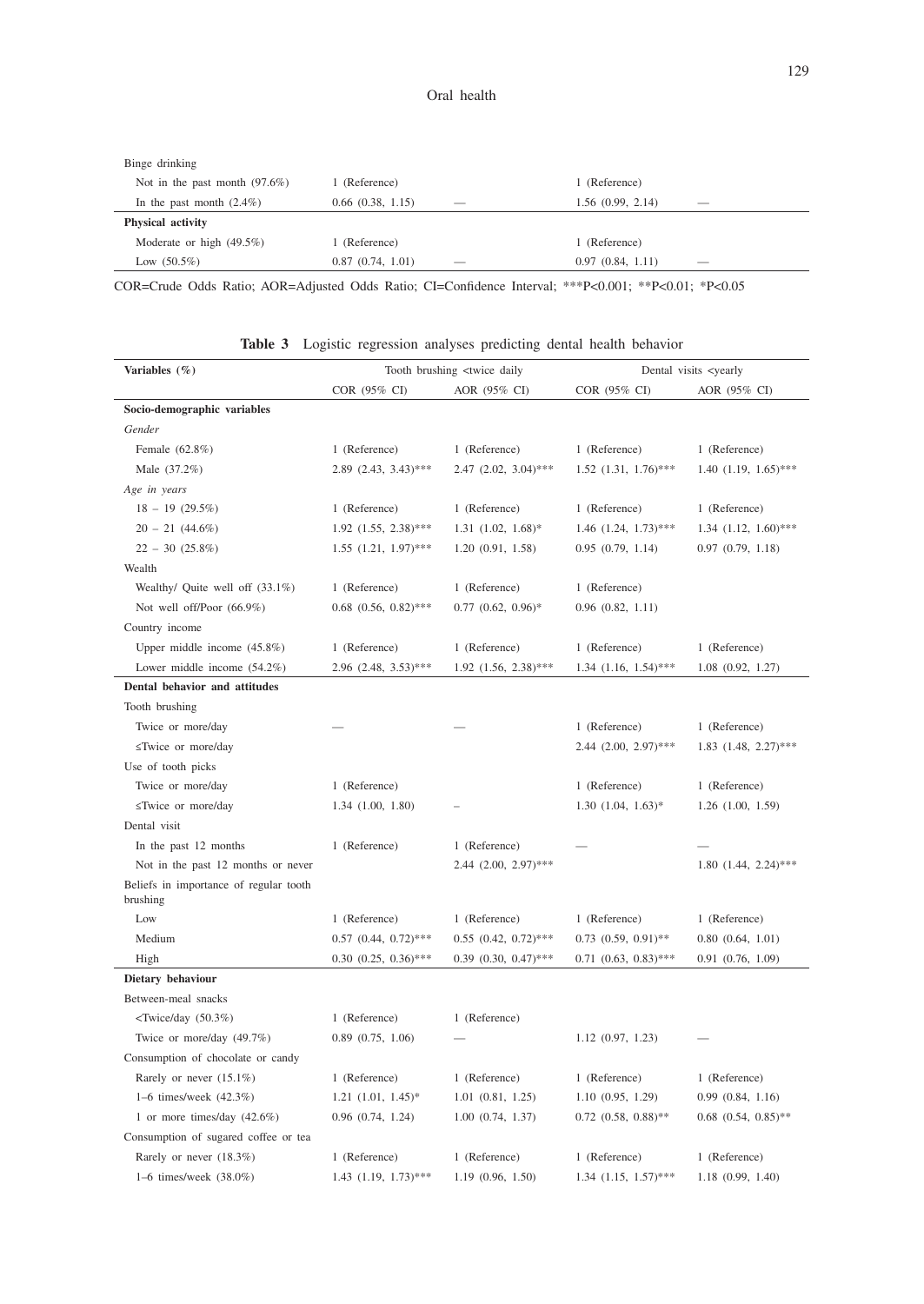| 1 or more times/day $(43.7%)$         | 1.17 (0.92, 1.49)         | $1.01$ $(0.78, 1.31)$     | 1.15(0.95, 1.40)          | $1.07$ $(0.87, 1.32)$     |
|---------------------------------------|---------------------------|---------------------------|---------------------------|---------------------------|
| Consumption of soft drinks            |                           |                           |                           |                           |
| <once <math="" day="">(65.2\%)</once> | 1 (Reference)             | 1 (Reference)             | 1 (Reference)             | 1 (Reference)             |
| Once or more/day (34.8%)              | $2.02$ $(1.70, 2.40)$ *** | $1.73$ $(1.39, 2.15)$ *** | $2.06$ $(1.77, 2.41)$ *** | $1.85$ $(1.56, 2.19)$ *** |
| Fruit and Vegetables                  |                           |                           |                           |                           |
| 5 or more servings/day (25.1%)        | 1 (Reference)             | 1 (Reference)             | 1 (Reference)             |                           |
| $<$ 5 servings/day) (74.9%)           | $1.24$ $(1.00, 1.54)$ *   | $1.23$ $(0.97, 1.56)$     | 1.13 (0.96, 1.34)         |                           |
| Poor mental health                    |                           |                           |                           |                           |
| Depression symptoms                   |                           |                           |                           |                           |
| $<15$ score (89.5%)                   | 1 (Reference)             |                           | 1 (Reference)             | 1 (Reference)             |
| $\geq$ 15 score; severe (10.5%)       | $0.79$ $(0.59, 1.06)$     |                           | $0.79$ $(0.63, 0.99)$ *   | $0.79$ $(0.62, 1.00)$     |
| PTSD symptoms                         |                           |                           |                           |                           |
| $<4$ (75.7%)                          | 1 (Reference)             |                           | 1 (Reference)             | 1 (Reference)             |
| $\geq 4$ (24.3%)                      | 1.10(0.90, 1.34)          |                           | $0.87$ $(0.74, 1.03)$     |                           |
| Sleep problem                         |                           |                           |                           |                           |
| None-moderate (95.4%)                 | 1 (Reference)             |                           | 1 (Reference)             |                           |
| Severe/extreme) (4.6%)                | $1.14$ $(0.77, 1.69)$     |                           | $0.73$ $(0.52, 1.01)$     |                           |
| Substance use                         |                           |                           |                           |                           |
| Tobacco use                           |                           |                           |                           |                           |
| Not current $(97.7%)$                 | 1 (Reference)             |                           | 1 (Reference)             |                           |
| Current $(2.3\%)$                     | $1.51$ $(0.90, 2.51)$     |                           | $1.22$ $(0.75, 1.98)$     |                           |
| Binge drinking                        |                           |                           |                           |                           |
| Not in the past month $(97.6\%)$      | 1 (Reference)             |                           | 1 (Reference)             |                           |
| In the past month $(2.4\%)$           | $1.34$ $(0.80, 2.24)$     |                           | $0.74$ $(0.47, 1.16)$     |                           |
| Physical activity                     |                           |                           |                           |                           |
| Moderate or high (49.5%)              | 1 (Reference)             | 1 (Reference)             | 1 (Reference)             | 1 (Reference)             |
| Low $(50.5\%)$                        | $1.32$ (1.11, $1.57$ )*** | 1.05(0.86, 1.30)          | $1.44$ $(1.25, 1.66)$ *** | $1.32$ $(1.14, 1.54)$ *** |

AOR=Adjusted Odds Ratio; CI=Confidence Interval; \*\*\*P<0.001; \*\*P<0.01; \*P<0.05

# DISCUSSION

The study found that in a large sample of ASEAN university students that more than a quarter reported to have sometimes, most of the time or always having tooth ache in the past 12 months, which is probably higher than 18% prevalence of toothache in the past 6 months in two adult population surveys in Brazil.<sup> $6,7)$ </sup> Regarding the self-reported cavities in the university students, this study found a probably lower prevalence (39.4%) than in a study among university students in Saudi Arabia, with a self-reported dental caries rate of  $50.5\%$ .<sup>8)</sup> The study found large country variations in terms of prevalence of toothache and having cavities, with finding the highest rates of tooth ache in Vietnam (43.0%) and Indonesia (39.8%) and the highest prevalence of having cavities in Indonesia (64.5%).

This study found in agreement with previous studies,<sup>6,7)</sup> that being a female and living in a lower middle income country increased the odds of having poor oral health status. Further, poor dietary behavior (frequent consumption of chocolate or candy and having snacks frequently), and poor mental health increased the risks of having had toothache and/or having cavities, as found in several previous studies.<sup>6,7,9,10</sup>) Like in previous studies,<sup>7</sup> this study found that the use of dental service in the last year was protective from toothache and cavities.

This study found a lower prevalence of inadequate tooth brushing frequency (20.3%) than in a previous large multi-country survey among university students  $(32.8\%)$ .<sup>16</sup> Moreover, while in this study 62.7% had not attended dental care in the previous year, the large multi-country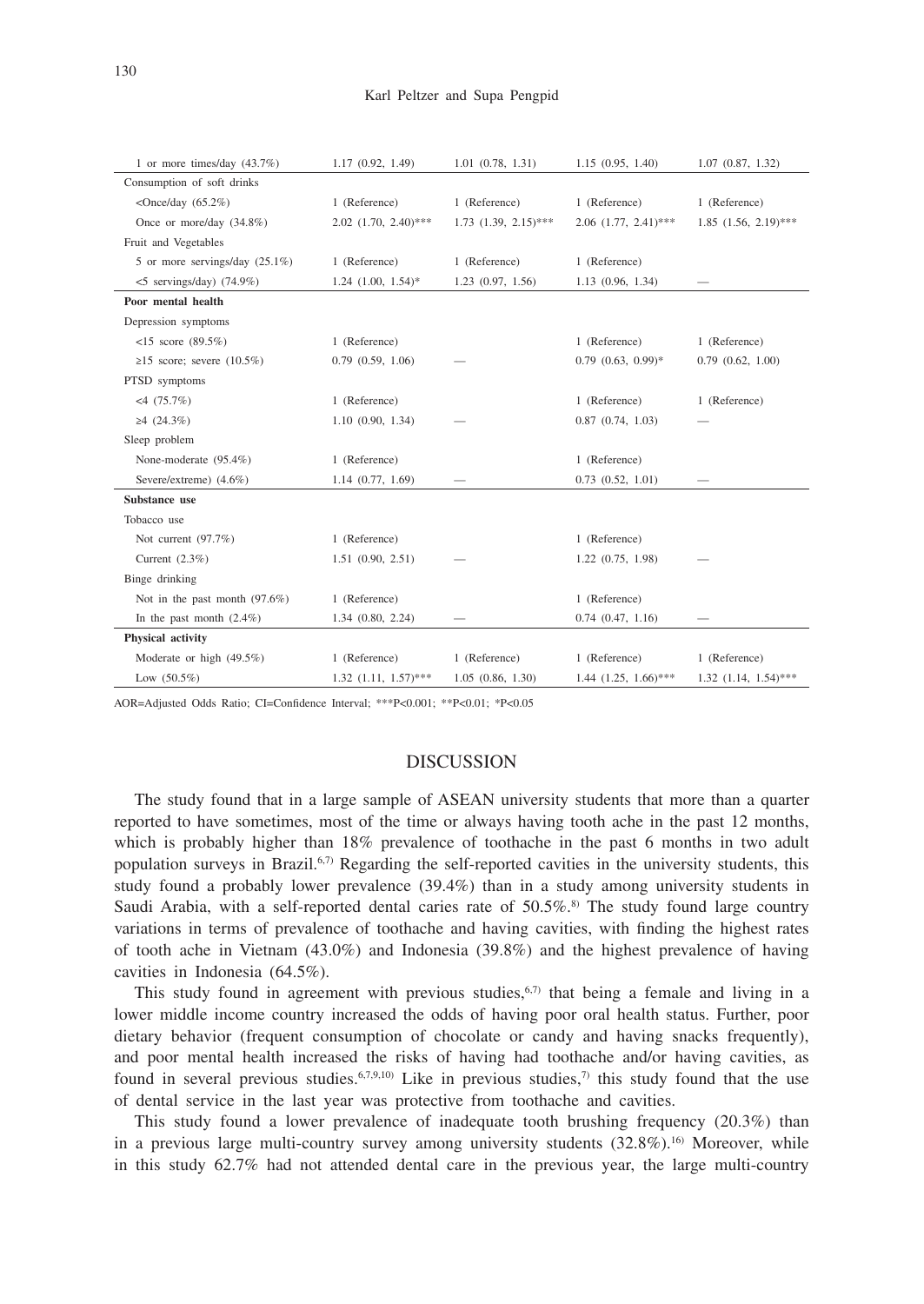131

study found that  $58.2\%$  rarely or never had gone for a dental check-up visit.<sup>16)</sup> However, there were country differences in terms of dental health behavior, with the poorest behaviors among students in Myanmar: 51.8% inadequate tooth brushing (<twice a day), and 98.3% had not (or had never) attended dental care in the previous 12 months. This finding is partially confirmed in previous studies among adolescents and adults in Myanmar.<sup>29-31)</sup> Overall, these results seem to be in agreement with previous studies in reporting low rates of tooth brushing and dental attendance in middle income countries.32-35)

The study found, in concordance with other studies, $16,18,36-38$ ) that men were more likely to engage in poor oral health behavior (inadequate tooth brushing and dental attendance) than women. Possible reasons for this may be that women are more concerned about body and appearance, including oral appearance, than men.<sup>32)</sup> Further, the current study findings indicate associations between poor oral health behavior (inadequate tooth brushing and/or dental care visits) and weak beliefs in the importance of regular tooth brushing and health risk behaviors (frequent consumption of soft drinks and low physical activity), which is largely consistent with previous research findings.16,18,32,38,39) Based on these findings, it is recommended that oral health promotion programs should be combined with general health promotion lifestyle intervention programs for this target population.

Study limitations include the cross-sectional study design of the survey, so causal conclusions cannot be drawn, and the dental health status was only assessed by self-report, which may have biased the results. Future studies should also include a dental examination.

# **CONCLUSION**

This study found a considerable proportion of self-reported poor dental status and poor oral behavior among university students in five ASEAN countries. Sociodemgraphic factors, weak beliefs in the importance of regular tooth brushing and the co-occurrence of general health risk behavior were identified as possible risk factors for poor dental health status and/or poor oral health behavior.

## ACKNOWLEDGEMENTS

The following colleagues participated in this ASEAN student health survey and contributed to data collection (locations of universities in parentheses): Indonesia: Erna Rochmawati (Yogyakarta), Malaysia: Wah Yun Low (Kuala Lumpur); Myanmar: Hla Hla Win (Yangon); Thailand: Niruwan Turnbull (Maha Sarakham); Vietnam: Thang Nguyen Huu (Hanoi).

# CONFLICT OF INTEREST

The authors declare no conflict of interest.

## **REFERENCES**

- 1) McGrath C, Broder H, Wilson-Genderson M. Assessing the impact of oral health on the life quality of children: implications for research and practice. *Community Dent Oral Epidemiol*, 2004; 32: 81–85.
- 2) Perera I, Ekanayake L. Factors influencing perception of oral health among adolescents in Sri Lanka. *Int Dent J*, 2008; 58: 349–355.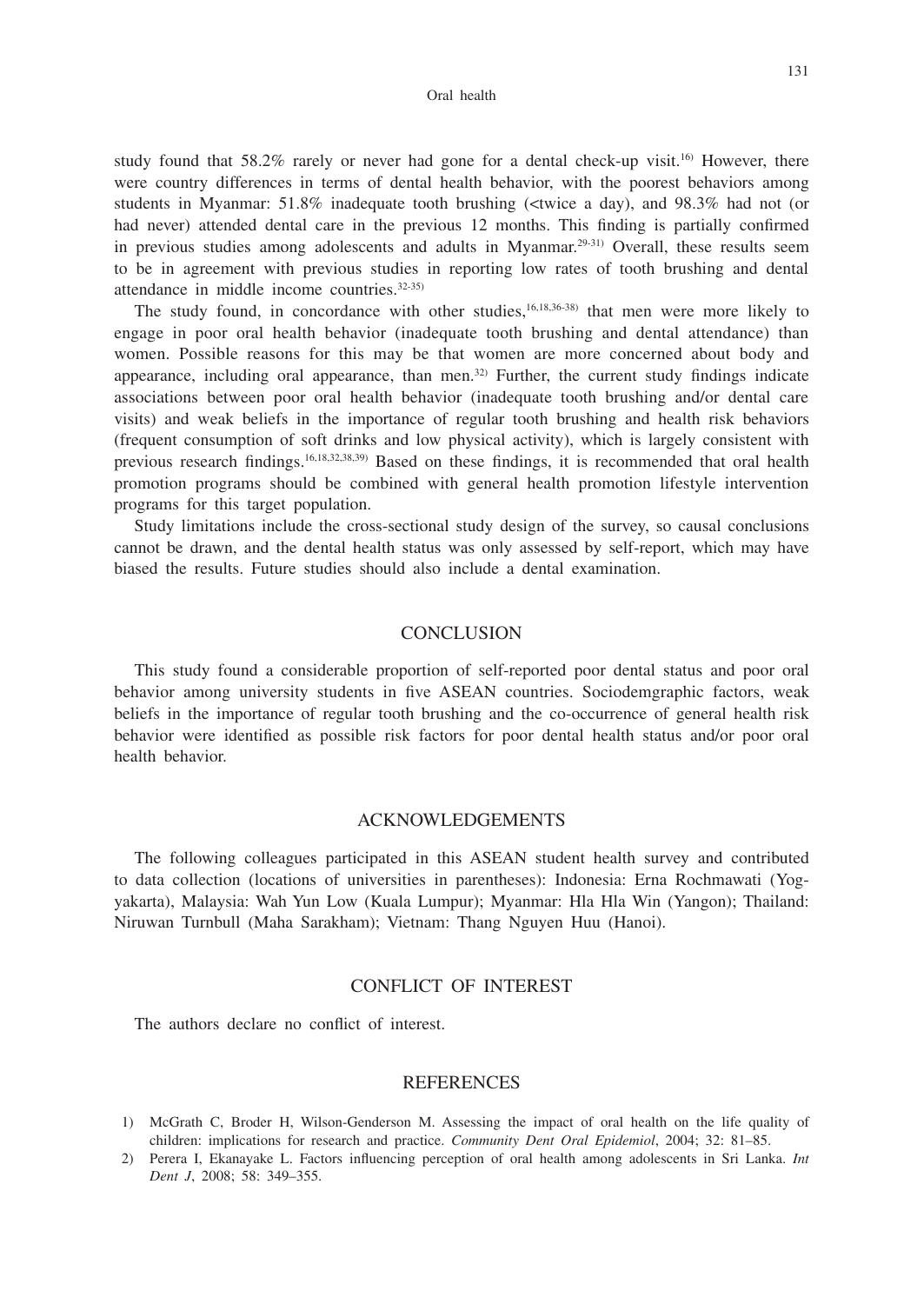- 3) Al-Zahrani MS, Borawski EA, Bissada NF. Periodontitis and three health-enhancing behaviours: maintaining normal weight, engaging in recommended level of exercise, and consuming a high-quality diet. *J Periodontol*, 2005; 76: 1362–1366.
- 4) Pihlstrom B, Michalowicz B, Johnson N. Peridontal diseases. *Lancet*, 2005; 366: 1809–1821.
- 5) Peltzer K, Tepirou C, Pengpid S. Prevalence and correlates of perceived teeth health status and oral health behaviour among school-going adolescents in Cambodia. *Nagoya J Med Sci*, 2016; 78: 493–500.
- 6) Bastos JL, Gigante DP, Peres KG. Toothache prevalence and associated factors: a population based study in southern Brazil. *Oral Dis*, 2008; 14: 320–326.
- 7) Kuhnen M, Peres MA, Masiero AV, Peres KG. Toothache and associated factors in Brazilian adults: a cross-sectional population-based study. *BMC Oral Health*, 2009; 9: 7. doi: 10.1186/1472-6831-9-7.
- 8) Almas K, Al-Hawish A, Al-Khamis W. Oral hygiene practices, smoking habits, and self-perceived oral malodor among dental students. *J Contemp Dent Pract*, 2003; 4: 077–090.
- 9) Dumitrescu AL, Toma C, Lascu V. Associations among sleep disturbance, vitality, fatigue and oral health. *Oral Health Prev Dent*, 2010; 8: 323–330.
- 10) Jain M, Singh A, Sharma A. Relationship of perceived stress and dental caries among pre university students in Bangalore City. *J Clin Diagn Res*, 2014; 8: ZC131-4. doi: 10.7860/JCDR/2014/11664.5213.
- 11) Moynihan P, Petersen PE. Diet, nutrition and the prevention of dental diseases. *Public Health Nutr*, 2004; 7: 201–226.
- 12) Hassija J, Sridhar N. Healthy lifestyle for healthy gums. *Dentistry*, 2014; 4: 235. doi:10.4172/2161- 1122.1000235.
- 13) Centers for Disease Control (CDC). Oral adult health, 2013. Available online: http://www.cdc.gov/OralHealth/ children\_adults/adults.htm (accessed 1 November 2016)
- 14) Sheiham A, James WP. A new understanding of the relationship between sugars, dental caries and fluoride use: implications for limits on sugars consumption. *Public Health Nutr*, 2014; 17: 2176–2184.
- 15) U.S. Departments of Health and Human Services and Agriculture. Dietary guidelines for Americans, 2015–2010. Available online: https://health.gov/dietaryguidelines/2015/guidelines/ (accessed 1 November 2016)
- 16) Peltzer K, Pengpid S. Oral health behaviour and social and health factors in university students from 26 low, middle and high income countries. *Int J Environ Res Public Health*, 2014; 11: 12247–12260.
- 17) Centers for Disease Control (CDC). The Global School and Health Survey background. Available online: http://www.cdc.gov/gshs/background/index (accessed on 18 May 2016)
- 18) Åstrøm AN, Masalu JR. Oral health behavior patterns among Tanzanian university students: a repeat crosssectional survey. *BMC Oral Health*, 2001; 1: 2. doi: 10.1186/1472-6831-1–2.
- 19) Wardle J. Steptoe, A. The European Health and Behaviour Survey: rationale, methods and initial results from the United Kingdom. *Soc Sci Med*, 1991; 33: 925–936.
- 20) Hall JN, Moore S, Harper SB, Lynch JW. Global variability in fruit and vegetable consumption. Am J Prev Med, 2009; 36: 402–409.
- 21) V Andresen EM, Malmgren JA, Carter WB, Patrick DL. Screening for depression in well older adults: evaluation of a shortform of the CES-D (Center for Epidemiologic Studies Depression Scale). *Am J Prev Med*, 1994; 10: 77–84.
- 22) Kimerling R, Ouimette P, Prins A, Nisco P, Lawler C, Cronkite R, *et al.* Brief report: Utility of a short screening scale for DSM-IV PTSD in primary care. *J Gen Int Med*, 2006; 21: 65–67.
- 23) Stranges S, Tigbe W, Gómez-Olivé FX, Thorogood M, Kandala NB. Sleep problems: An emerging global epidemic? Findings from the INDEPTH WHO-SAGE study among more than 40,000 older adults from 8 countries across Africa and Asia. *Sleep*, 2012; 35: 1173–1181.
- 24) World Health Organization (WHO). *Guidelines for controlling and monitoring the tobacco epidemic*. Geneva, Switzerland: WHO, 1998.
- 25) Babor TF, Higgins-Biddle JC, Saunders JB, Monteiro M. AUDIT: The Alcohol Use Disorder Identification Test. Geneva, Switzerland: World Health Organization, 2001.
- 26) Craig CL, Marshall AL, Sjöström M, Bauman AE, Booth ML, Ainsworth BE, *et al.* International physical activity questionnaire: 12-Country reliability and validity. *Med Sci Sports Exerc*, 2003; 35: 1381–1395.
- 27) International Physical Activity Questionnaire (IPAQ) (2006). IPAQ scoring protocol. Available online: https:// sites.google.com/site/theipaq/ (accessed on 5 April 2016)
- 28) World Bank. New Country Classifications, 2016. Available online: http://data.worldbank.org/news/newcountry-classifications (accessed 5 April 2016)
- 29) Aung EE, Ueno M, Zaitsu T, Kawaguchi Y. Oral health behaviors and related factors in Myanmar population. *Dent Health Curr Res*, 2015; 1:1. doi:10.4172/2470-0886.1000101